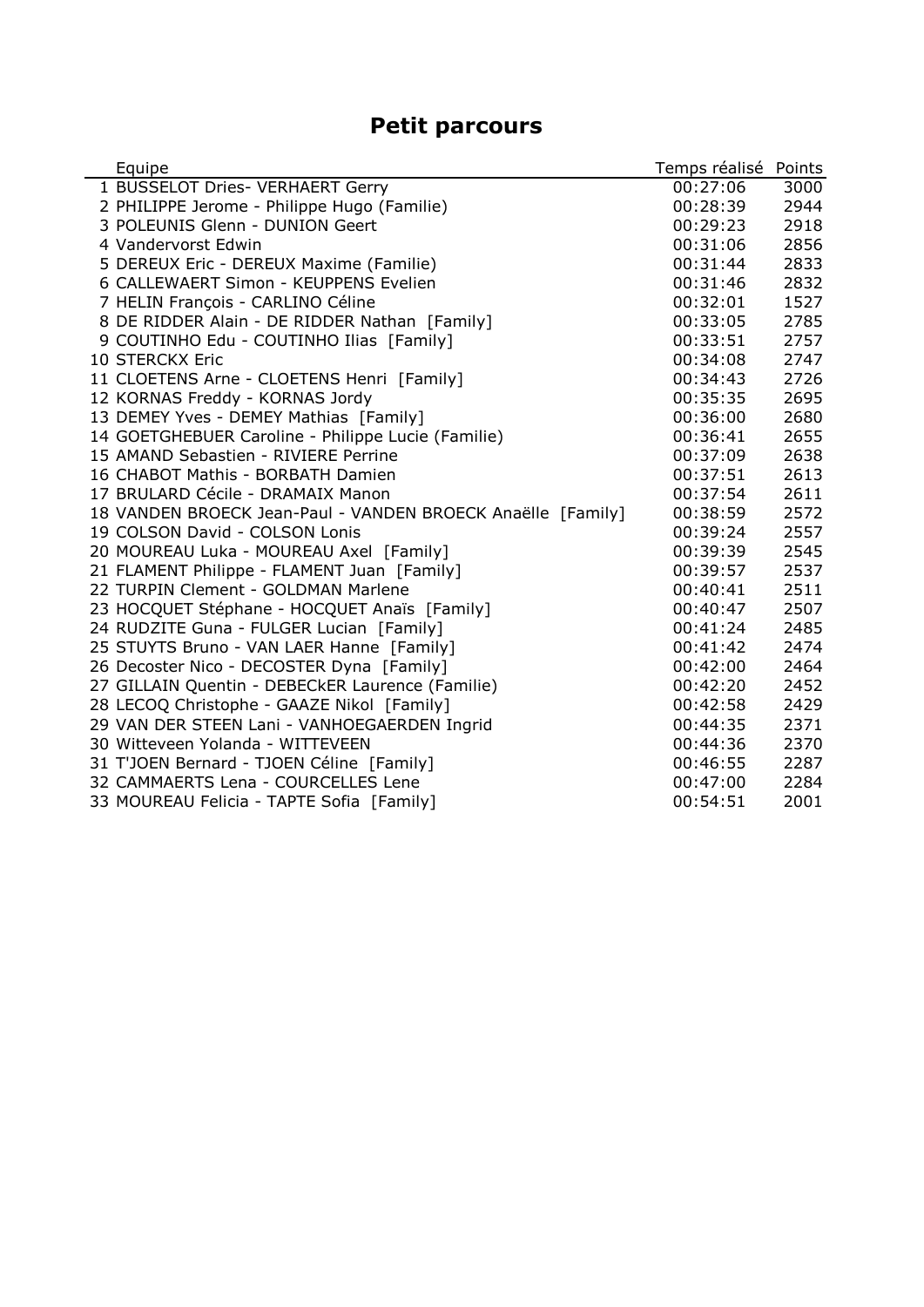## **Grand parcours**

| Equipe                                                                  | Temps réalisé | Points |
|-------------------------------------------------------------------------|---------------|--------|
| 1 LAURENS Glen - LUXEM Yerry                                            | 00:47:17      | 3000   |
| 2 BALTY Pierre - DE KEYSER Christophe                                   | 00:47:35      | 2989   |
| 3 DERBOVEN Thomas - HEEMERIJCK Sander                                   | 00:48:16      | 2965   |
| 4 PETRALIA Jan - TILMAN Nicolas                                         | 00:48:37      | 2952   |
| 5 OMEY Hans - VINDEVOGHEL Bart                                          | 00:49:09      | 2933   |
| 6 ERTVELDT Julien - AUVERDIN Nicolas                                    | 00:49:51      | 2908   |
| 7 GENTY Stéphane - ROLIN Boris                                          | 00:49:59      | 2903   |
| 8 WUYTS Joppe - STEENACKERS Tom                                         | 00:50:01      | 2902   |
| 9 DE FRÉ Jasper - RENDERS Nick                                          | 00:50:04      | 2900   |
| 10 D'HARVENG Yves - WEYNANTS Martin                                     | 00:51:00      | 2866   |
| 11 DENIS Kevin - VIILETTE Raphael                                       | 00:51:15      | 2857   |
| 12 VAN ESPEN Fabrice - VANHOVE Arnaud                                   | 00:51:22      | 2853   |
| 13 TORREYN Jef - BAETENS Wouter                                         | 00:51:32      | 2847   |
| 14 HEEMERYCK Pieter - WOUTERS Frone                                     | 00:52:08      | 2825   |
| 15 FELIERS Eddy - HUTS Sven                                             | 00:52:14      | 2822   |
| 16 MONTOISY LOUISE - MONTOISY ADRIEN                                    | 00:53:50      | 2764   |
| 17 IMBO Gil - GOVAERT Thomas                                            | 00:54:38      | 2735   |
| 18 BRUFFAERTS Stefaan - VAN CAUDENBERG Kim                              | 00:55:04      | 2720   |
| 19 Heymans Roel - LEDUC Jeremy                                          | 00:55:23      | 2708   |
| 20 GENNEN Maxime - COLLIGNON Simon                                      | 00:55:50      | 2692   |
| 21 VAN OSSELT Thierry - VAN OPHALVENS David                             | 00:55:55      | 2689   |
| 22 RESMINI Federico - CERCKEL Pierre                                    | 00:56:38      | 2663   |
| 23 VAN LONDERZELE Jonathan - VANDERWERCH Frederik                       | 00:56:41      | 2662   |
| 24 VERNIEST Nicolas - VERNIEST Frédéric [Family]                        | 00:57:00      | 2650   |
| 25 KEEPERS Gunther - FLEERACKERS Dirk                                   | 00:57:25      | 2635   |
| 26 RENARD Pierre - VANDERLINDEN Marc                                    | 00:57:42      | 2625   |
| 27 MARTIN Antony - LENAERTS Mathieu                                     | 00:57:53      | 2618   |
| 28 Logghe Dirk - LOGGHE Steven                                          | 00:58:03      | 2612   |
| 29 DE GROOTE Jonathan - VANDEN BROECK Maxance                           | 00:58:05      | 2611   |
| 30 DUPONT François - VRANCKEN Charlotte                                 | 00:58:08      | 2609   |
| 31 GHOMRAOUI Bilal - GRUWEZ Gilles                                      | 00:58:11      | 2608   |
| 32 MUYSOMS Marc - CLERBOUT Joris                                        | 00:58:16      | 2605   |
| 33 AERTS Corentin - LHOEST Charlotte                                    | 00:58:20      | 2602   |
| 34 RODRIGUEZ Luis - SCHOUTTETEN Bernard                                 | 00:59:05      | 2575   |
| 35 DUFRANE Thibaut - DUFRANE Gil [Family]                               | 00:59:21      | 2566   |
| 36 DE SMET Wim - GRITZUY Kristel                                        | 00:59:22      | 2565   |
| 37 Turpin Yannick - GOSTIAU Gabriel                                     | 00:59:34      | 2558   |
| 38 CAMMAERTS Bart - TAYEBI Saïd                                         | 00:59:37      | 2556   |
| 39 VANHANDENHOVEN Pascal - RAVYTS Alain                                 | 00:59:39      | 2555   |
| 40 LAMBERTS Peter - VAN BUGGENHOUT Jan                                  | 00:59:57      | 2544   |
| 41 CABANEL Aurélien - DOMERGUE Jean-Dany                                | 01:00:02      | 2541   |
| 42 GAUDAEN Kris - ROBBERECHTS Sven                                      |               |        |
|                                                                         | 01:00:05      | 2539   |
| 43 COSTERMANS Joris - CANTORO Jonas<br>44 DAYEZ Martin - DELEPINE Simon | 01:00:14      | 2534   |
|                                                                         | 01:00:27      | 2526   |
| 45 POLLARIS Floris - VANDERSTRAETEN Sam                                 | 01:00:32      | 2523   |
| 46 LANKERS Joris - LANKERS [Family]                                     | 01:00:34      | 2522   |
| 47 AVRIL Claire - GEMINE Pauline                                        | 01:00:37      | 2520   |
| 48 DOCKX Ghislain - DOCKX Jeroen [Family]                               | 01:00:40      | 2518   |
| 49 NYS Nele - WEYNANTS Birger                                           | 01:02:05      | 2467   |
| 50 NOEL Beatrice - GHILAIN Olivier                                      | 01:02:19      | 2459   |
| 51 Vanheyste Gerben - VANFRAECHEM Jarno                                 | 01:02:26      | 2455   |
| 52 Perveux Olivier - CORDIER Jean-Claude                                | 01:03:11      | 2428   |